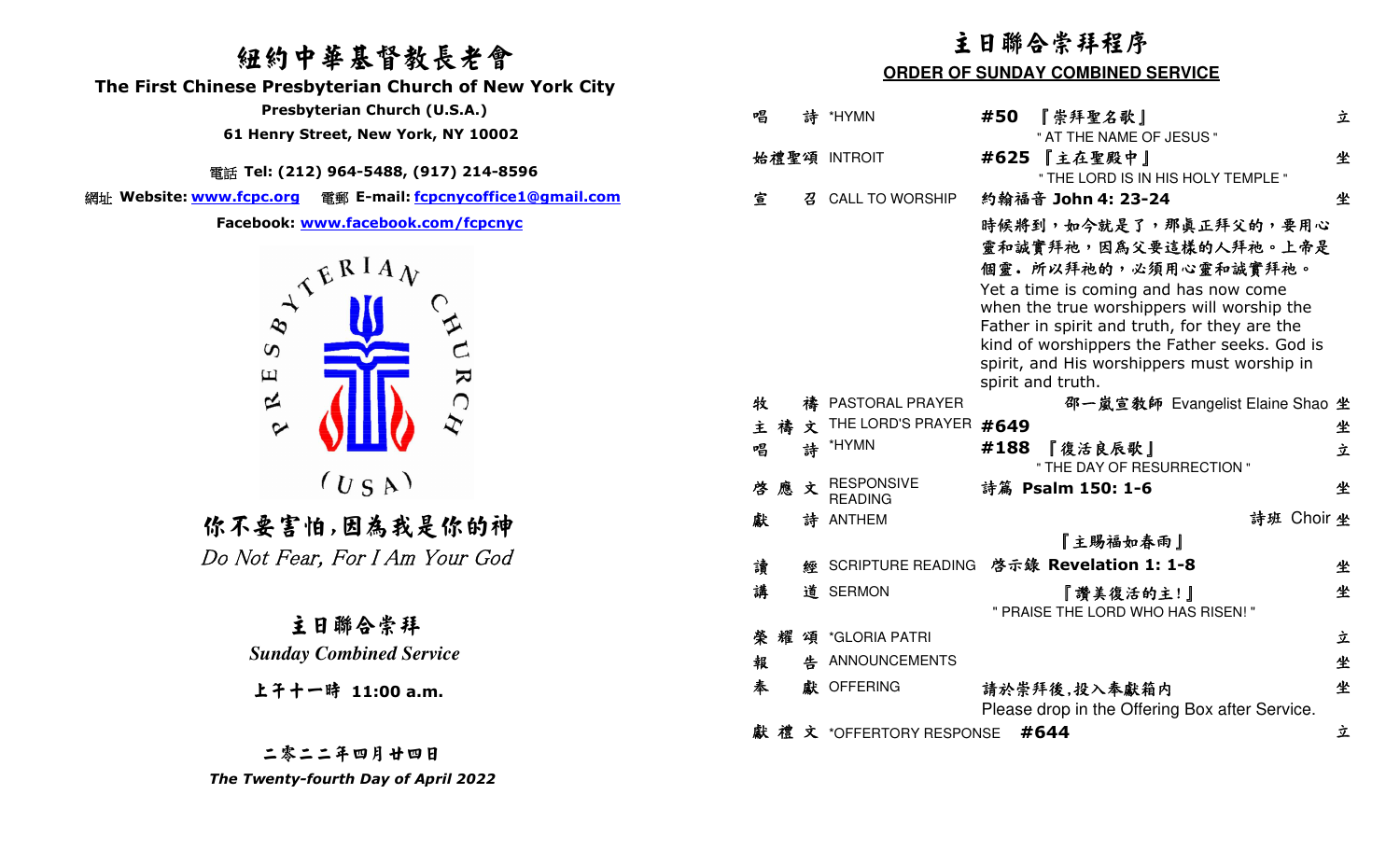| 差         | 遣 *DISMISSAL                                         | 梁桑南長老 Elder San Leong 立                                                                                                                                               |   |
|-----------|------------------------------------------------------|-----------------------------------------------------------------------------------------------------------------------------------------------------------------------|---|
|           |                                                      | 在聖殿崇拜上帝以後,你們要平平安安地敬愛<br>主,服侍主。 奉基督聖名。 阿們。<br>Go in peace to love and serve the Lord after<br>Worship Service in the Church Sanctuary. In the<br>name of Christ, Amen. |   |
| 阿們頌 AMEN* |                                                      | #675                                                                                                                                                                  | 立 |
| 唱         | 詩 *HYMN                                              | 『耶穌普治歌』<br>#281<br>" JESUS SHALL REIGN WHERE'ER THE SUN "                                                                                                             | 立 |
|           | *please stand                                        |                                                                                                                                                                       |   |
|           |                                                      | 啟應文: 詩篇 150 篇 1-6 節                                                                                                                                                   |   |
|           | 讚美祂。                                                 | 主席啟:你們要讚美耶和華!在上帝的聖所讚美祂!在祂顯能力的穹蒼                                                                                                                                       |   |
|           | 會眾應: 要因祂大能的作為讚美祂,按着祂極美的大德讚美祂。<br>啟:要用角聲讚美祂,鼓瑟,彈琴讚美祂。 |                                                                                                                                                                       |   |
|           | 應:擊鼓,跳舞讚美祂,用絲弦的樂器和簫的聲音讚美祂。<br>啟:用大響的鈸讚美祂,用高聲的鈸讚美祂。   |                                                                                                                                                                       |   |

應: 凡有氣息的, 都要讚美耶和華! 你們要讚美耶和華!

Responsive Reading: Psalm 150: 1-6

- 1 Praise the Lord. Praise God in His Sanctuary; praise Him in His mighty heavens,
- 2 Praise Him for His acts of power; Praise Him for His surpassing greatness.
- 3 Praise Him with the sounding of the trumpet, praise Him with the harp and lyre,
- 4 praise Him with tambourine and dancing, praise Him with the strings and flute,
- 5 Praise Him with the clash of cymbals, praise Him with resounding cymbals.
- 6 Let everything that has breath praise the Lord. Praise the Lord.
- 1 耶穌基督的啟示, 就是上帝賜給祂, 叫祂將必要快成的事指示 祂的眾僕人。 祂就差遣使者曉諭祂的僕人約翰。
- 2 約翰便將上帝的道和耶穌基督的見證, 凡自己所看見的都證明 出來。
- 3 念這書上預言的和那些聽見又遵守其中所記載的, 都是有福的, 因為日期近了。
- 4 約翰寫信給亞細亞的七個教會。但願從那昔在、今在、以後永 在的上帝, 和祂寶座前的七靈,
- 5 並那誠實作見證的, 從死裡首先復活、為世上君王元首的耶穌 基督, 有恩惠、平安歸與你們! 祂愛我們, 用自己的血使我們 脫離罪惡,
- 6 又使我們成為國民, 作祂父上帝的祭司。但願榮耀、權能歸給 祂, 直到永永遠遠。 阿們!
- 7 看哪, 祂駕雲降臨! 眾目要看見祂, 連刺祂的人也要看見祂; 地上的萬族都要因祂哀哭。 這話是真實的。 阿們!
- 8 主上帝說: 我是阿拉法, 我是俄梅戛 (阿拉法, 俄梅戛: 是 希臘字母首末二字), 是昔在、今在、以後永在的全能者。

Scripture Reading: Revelation 1: 1-8

- 1 The revelation of Jesus Christ, which God gave Him to show His servants what must soon take place. He made it known by sending His angel to His servant John,
- 2 who testifies to everything He saw that is, the word of God and the testimony of Jesus Christ.
- Blessed is the one who reads the words of the prophecy, and 3 blessed are those who hear it and take to heart what is written in it, because the time is near.
- John, to the seven churches in the province of Asia: Grace and 4 peace to you from Him who is, and who was, and who is to come, and from the seven spirits before His throne,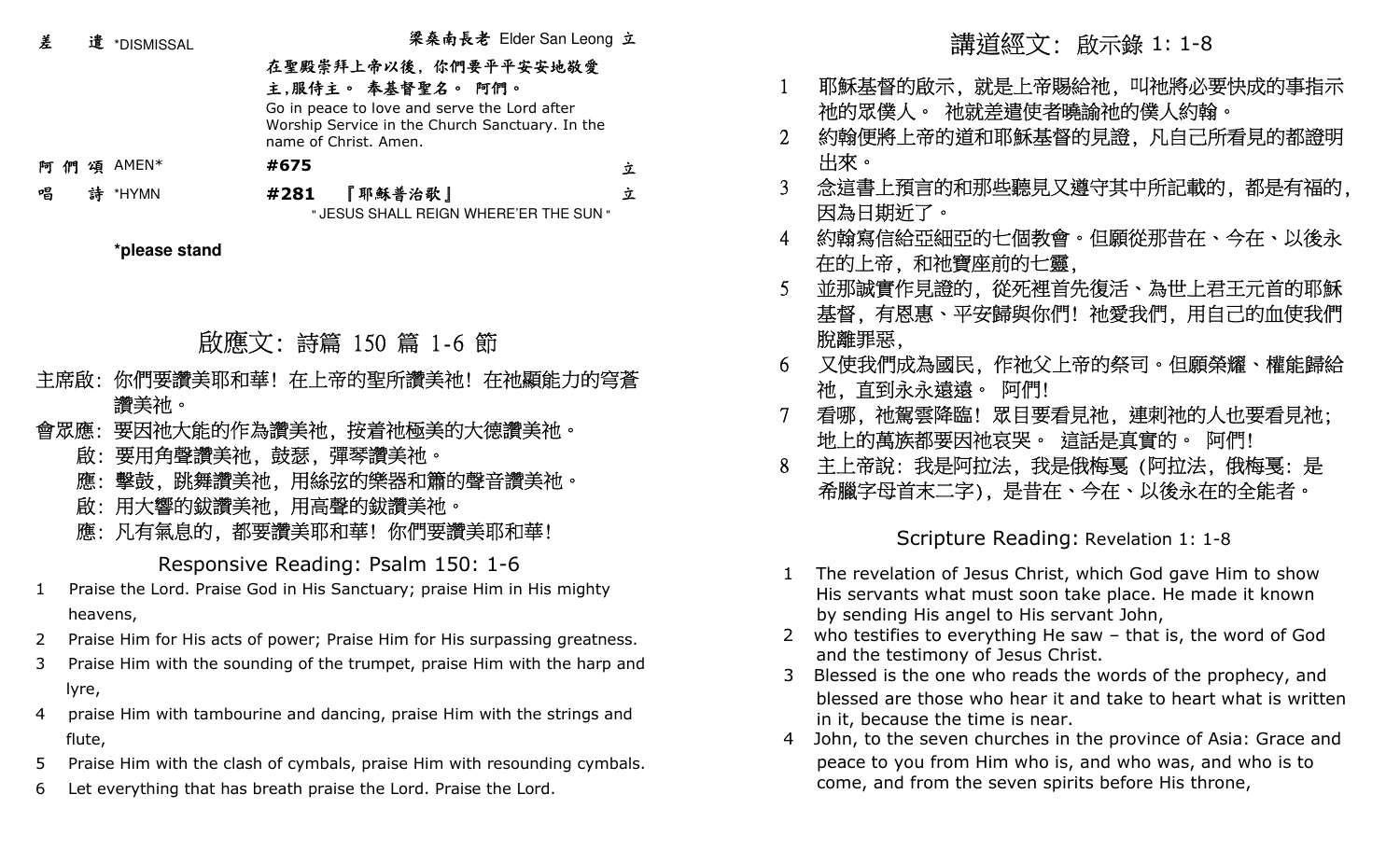- 5 and from Jesus Christ, who is the faithful witness, the firstborn from the dead, and the ruler of the kings of the earth. To Him who loves us and has freed us from our sins by His blood,
- 6 and has made us to be a kingdom and priests to serve His God and Father – to Him be glory and power for ever and ever! Amen.
- 7 Look, He is coming with the clouds, and every eye will see Him, even those who pierced Him; and all the peoples of the earth will mourn because of Him. So shall it be! Amen.
- 8 " I am the Alpha and the Omega," says the Lord God, "who is, and who was, and who is to come, the Almighty."

# 詩班獻詩歌詞

# 主賜福如春雨 主賜的福如春雨, 我在其中讚美歡欣,主賜的生命是泉源, 在我心中更新不窮。讓我們張開讚美的口, 舉起敬拜的手, 主將賜福在我們之中。讓我們獻上,獻上,將讚美尊榮, 全都向主獻上, 而主將賜下, 賜下, 主的恩典, 將如春雨降下。 主賜的福如春雨, 我在其中讚美歡欣, 主賜的生命是泉源, 在我心中更新不窮。讓我們張開讚美的口, 舉起敬拜的手, 主將賜福在我們之中。讓我們獻上,獻上,將讚美尊榮, 全都向主獻上, 而主將賜下, 賜下, 主的恩典, 將如春雨降下。 讓我們獻上, 獻上, 將讚美尊榮, 全都向主獻上, 而主將賜下, 賜下, 主的恩典, 將如春雨降下, 將如春雨降下。 and and two and the final materials to several term in the second of the second of the second of the second of the second of the second of the second of the second of the second of the second of the second of the second

# 報告事項

### **1.**歡迎首次參加主日崇拜之新朋友,盼望你能繼續參加聚會,散會後請留下姓名,通訊處及電話與司事,以便教會與你聯絡。

 We extend our welcome to those who are worshipping with us for the first time today. Please leave your name, address and phone number with the ushers so that we can contact you in the future. We hope to see you again.

- **2.**祈禱會**:** 逢禮拜四下午二時,請各兄姊在不同地方一齊誠心為教會守望禱告。
- **3.**各兄姊於教會辦公時間內每日上午九時至下午五時可用本堂電話**(212) 964 5488 或手提電話 (917) 214-8596 聯絡同工。**<br>4 中年圃製訂於今ま日聯会崇拜後左二<u>捷朝</u>堂奥行成立四−
- **4.**中年團契訂於今主日聯合崇拜後在二樓副堂舉行成立四十七周年紀念感恩崇拜,請各團友屆時參加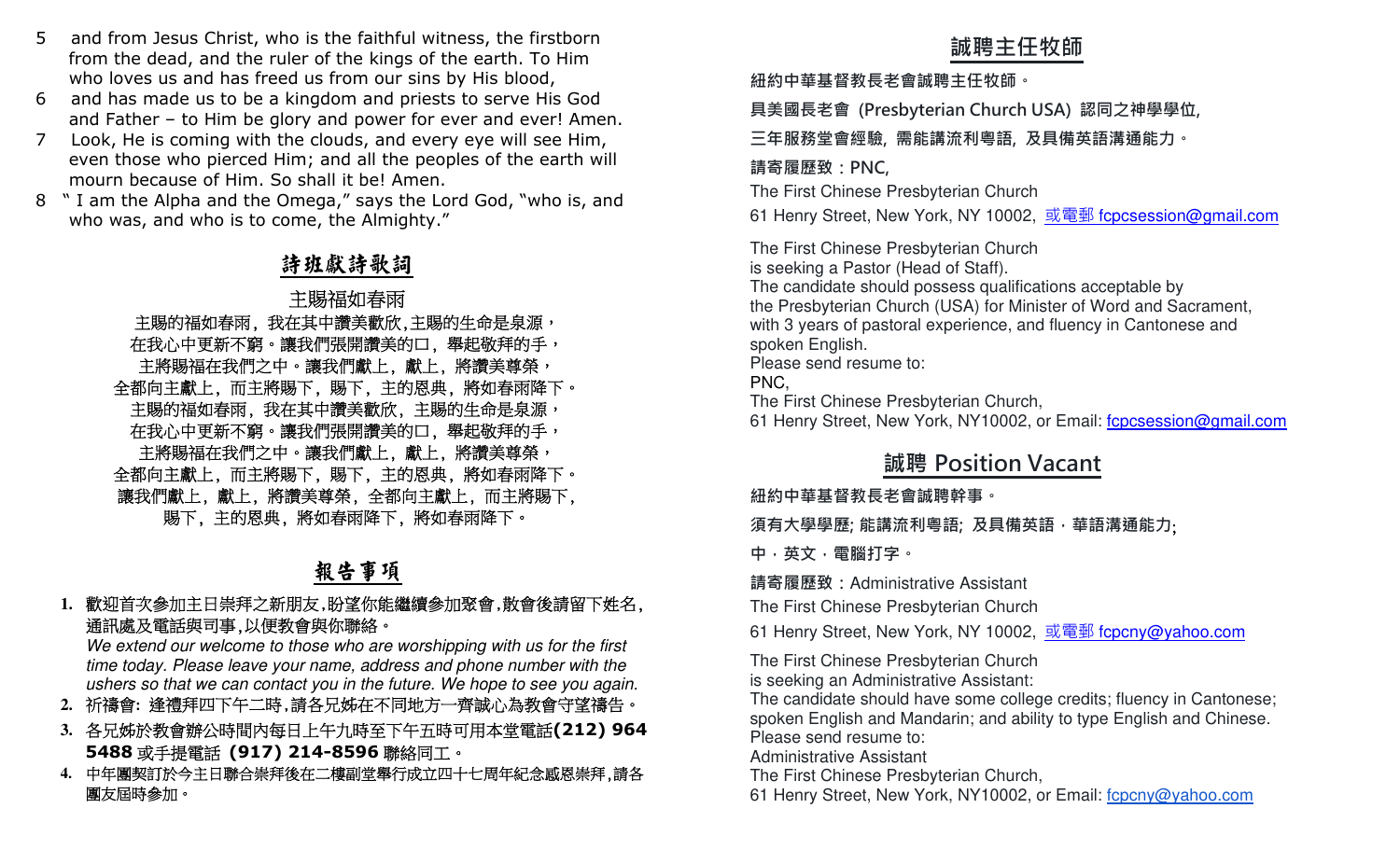### 二零二二年度獎學金接受申請

### **2022 SCHOLARSHIPS AVAILABLE FOR APPLICATION**

本堂設有二項獎學金:

(一) 高中畢業生繼續進修大學獎學金.

(二) 大學畢業生繼續進修大學獎學金.

 申請人必須成績優良, 品行優良. 積極參與教會及社區活動. 不論家庭經濟狀況 如何, 均可申請.

 高中畢業生繼續進修大學申請人資格: 本會會友或其子女/孫兒女**. SAT**不少於*1290*分或 **ACT**不少於 **20**分, 符合上述資格者均可申請.

 大學畢業生繼續進修大學申請人資格: 本會會友符合上述資格者均可申請. 申請 人只能獲獎一次.

請用電郵 **vicki.louie@gmail.com** 與石雷蕙莎女士聯絡,索取申請書及資料.

### 截止日期:二零二二年五月十四日禮拜六**(**逾期申請,不予考慮**)**

Scholarships are available for post-high school seniors pursuing additional studies and current or incoming graduate school students. Each scholarship will be awarded on the basis of academic merit, (for graduating high school seniors at a SAT score of at least 1290 or ACT score of at least 20), service and active participation to the church and community, and individual character. Scholarships are not based on financial need.

 For post-high school seniors pursuing undergraduate studies: Members of our church, or their children/grandchildren who satisfy the criteria are invited to apply. For incoming or current graduate school students: Members of the First Chinese Presbyterian Church of New York City, in good standing, who satisfy the criteria are invited to apply.

 Applicants can be awarded a scholarship only once during their graduate career. Please email Victoria Louie-Shek at vicki.louie@gmail.com for an electronic application.

Application Deadline: Saturday, May 14, 2022 (Late application will NOT be considered.)

|      | 二零二二年五月份主日聯合崇拜輪值表 |                |                 |
|------|-------------------|----------------|-----------------|
|      |                   | 席<br>王         | 講<br>- 貞        |
| 1 ជ  | 聖餐主日<br>母親節主日     | 關悅雄長老<br>方李芳執事 | 李澤華牧師<br>邵一嵐宣教師 |
| 15 ម | 敬老主日              | 梁美娥長老          | 李澤華牧師           |
| 22 ย | 主日                | 梁燊南長老          | 邵一嵐宣教師          |
| 29 E | 主日                | 邵一嵐宣教師         | 李澤華牧師           |

# 代禱事項

- 1.為本堂各同工、全體長老、執事、董事在教會中事奉的心志禱告。
- 2.為祈禱會禱告。求聖靈感動更多弟兄姊妹同心合意為教會守望。
- 3.為紐約市華埠社區禱告。願本堂藉著崇拜、關懷、社區服務、網絡廣播 節目廣傳福音。
- 4.為身體和心靈軟弱的弟兄姊妹禱告。求主醫治,使他們早日康復: 吳秀琼女士、林伍新蘭女士、陳玉金女士、張淑德女士、劉浪波夫人、 朱譚綺琪女士、曾偉青長老之母親。
- 5.為本堂聘牧事工禱告。求主差遣合適主任牧師來牧養教會。
- 6.為本堂聘請幹事禱告。求主差遣合適同工來協助堂務。

主日聯合崇拜事奉人員

|                                                                                                                                                                                                              |                            | 獻<br>花                                                                                                                                                                                                                                                                                        |                                   |  |  |
|--------------------------------------------------------------------------------------------------------------------------------------------------------------------------------------------------------------|----------------------------|-----------------------------------------------------------------------------------------------------------------------------------------------------------------------------------------------------------------------------------------------------------------------------------------------|-----------------------------------|--|--|
| <b>ATION</b>                                                                                                                                                                                                 | Mr. Calvin Lee             | 夏李新美合家紀念夏松高先生<br>陳盧秀華執事紀念黃德夫人                                                                                                                                                                                                                                                                 |                                   |  |  |
| 家庭經濟狀況                                                                                                                                                                                                       | 中年團契成立四十七周年<br>中年團契紀念馬鴻述牧師 |                                                                                                                                                                                                                                                                                               |                                   |  |  |
| SAT不少於                                                                                                                                                                                                       |                            | 中年團契紀念黃振權長老夫婦                                                                                                                                                                                                                                                                                 | 林伍新蘭女士紀念父母親伍淦學夫婦、家翁姑林賢銳夫婦、先夫林榮臻先生 |  |  |
| 可申請.申請                                                                                                                                                                                                       |                            | Grace Wong in loving memory of her Father Tak Wong                                                                                                                                                                                                                                            |                                   |  |  |
| 申請書及資料.                                                                                                                                                                                                      |                            | <u>代禱事項</u>                                                                                                                                                                                                                                                                                   |                                   |  |  |
| 考慮)                                                                                                                                                                                                          |                            |                                                                                                                                                                                                                                                                                               |                                   |  |  |
| ing additional studies<br>nolarship will be<br>school seniors at a<br>ice and active<br>aracter. Scholarships<br>: Members of our<br>are invited to apply.<br>of the First Chinese<br>b satisfy the criteria |                            | 1.為本堂各同工、全體長老、執事、董事在教會中事奉的心志禱告。<br>2.為祈禱會禱告。求聖靈感動更多弟兄姊妹同心合意為教會守望。<br>3.為紐約市華埠社區禱告。願本堂藉著崇拜、關懷、社區服務、網絡廣播<br>節目廣傳福音。<br>4.為身體和心靈軟弱的弟兄姊妹禱告。求主醫治,使他們早日康復:<br>吳秀琼女士、林伍新蘭女士、陳玉金女士、張淑德女士、劉浪波夫人、<br>朱譚綺琪女士、曾偉青長老之母親。<br>5.為本堂聘牧事工禱告。求主差遣合適主任牧師來牧養教會。<br>6.為本堂聘請幹事禱告。求主差遣合適同工來協助堂務。<br>7.為弟兄姊妹未信主的親友禱告。 |                                   |  |  |
| eir graduate career.<br>or an electronic                                                                                                                                                                     |                            | 主日聯合崇拜事奉人員                                                                                                                                                                                                                                                                                    |                                   |  |  |
| Il NOT be considered.)                                                                                                                                                                                       |                            | 今主日(四月廿四日)                                                                                                                                                                                                                                                                                    | 下主日(五月一日)聖餐主日                     |  |  |
|                                                                                                                                                                                                              | 講員/主席                      | 邵一嵐宣教師 / 梁桑南長老                                                                                                                                                                                                                                                                                | 李澤華牧師 /<br>關悅雄長老                  |  |  |
|                                                                                                                                                                                                              | 指揮/司琴                      | 林主恩先生 / 江友正女士                                                                                                                                                                                                                                                                                 | 林主恩先生 /<br>江友正女士                  |  |  |
|                                                                                                                                                                                                              | $+ \tau$<br>仕上<br>招<br>行   | 唐顯慶長老                                                                                                                                                                                                                                                                                         | 李許妙梨長老                            |  |  |
|                                                                                                                                                                                                              | 聖餐主禮                       |                                                                                                                                                                                                                                                                                               | 梁李萍清長老 梁桑南長老                      |  |  |
| 師                                                                                                                                                                                                            | 聖餐襄禮                       |                                                                                                                                                                                                                                                                                               | 方鈺澄長老<br>雷甄惠珍執事                   |  |  |
| 妯<br>師                                                                                                                                                                                                       | 聖餐預備                       |                                                                                                                                                                                                                                                                                               | 李趙玉琴執事<br>雷甄惠珍執事                  |  |  |
| 妯                                                                                                                                                                                                            | 錄音/音響                      | 黃惠賜執事                                                                                                                                                                                                                                                                                         | 黃惠賜執事                             |  |  |
| 師                                                                                                                                                                                                            |                            |                                                                                                                                                                                                                                                                                               |                                   |  |  |